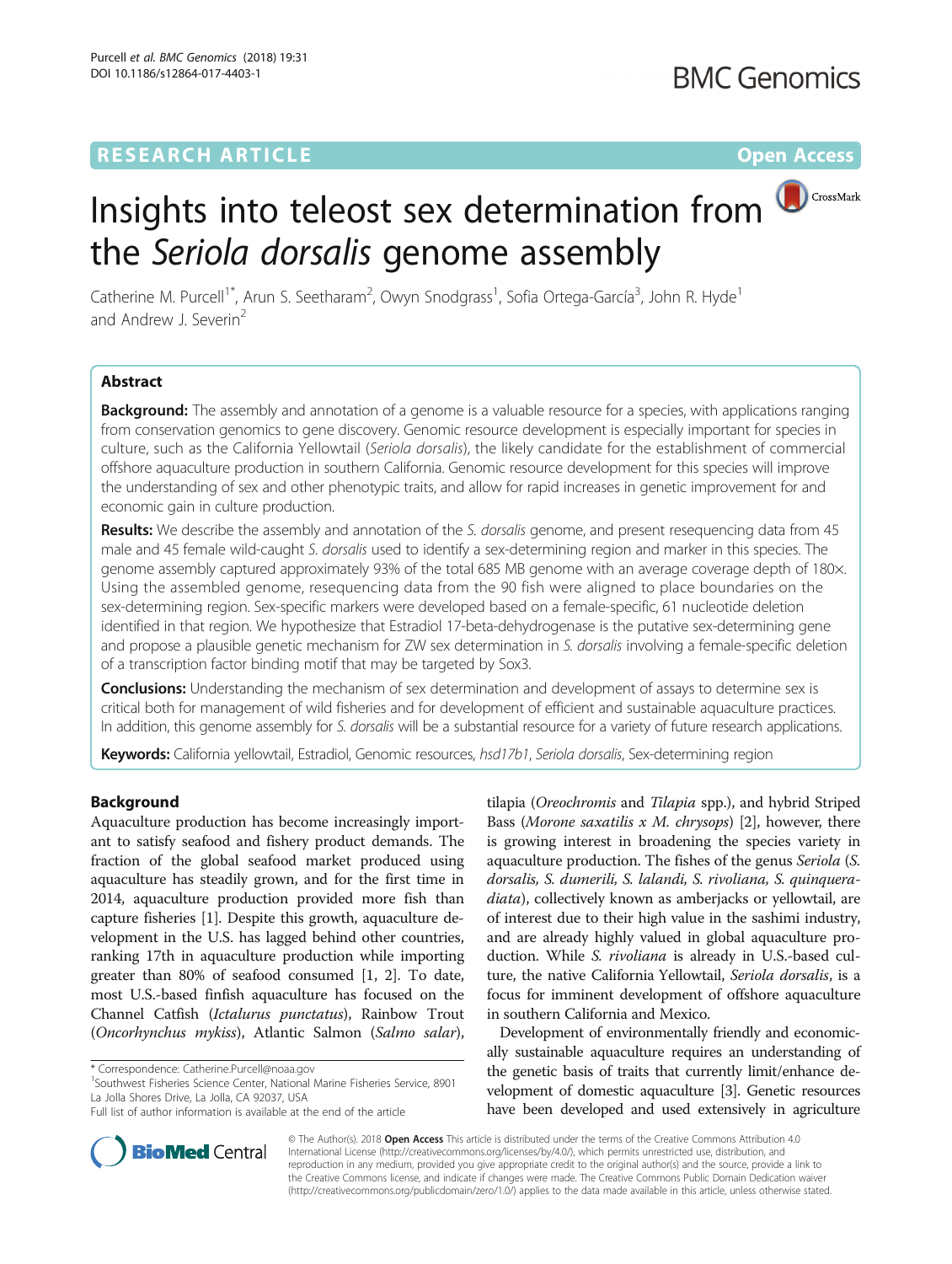and livestock breeding for decades, but have only more recently been applied to select aquaculture species (e.g. Rainbow Trout, Atlantic Salmon, tilapia, catfish, flounder, Atlantic Cod) [[4](#page-9-0), [5](#page-9-0)]. These resources have been used to identify genetic variation underlying phenotypic traits of economic interest for aquaculture production, for example, disease resistance, growth rate, tolerance of environmental stressors, diet/nutrition, reproduction, and general health [[5](#page-9-0)–[8](#page-9-0)]. Methods to develop these resources provide the best possibilities for genetic improvement of broodstock or culture practices [\[9\]](#page-9-0). Next generation sequencing (NGS) has revolutionized this area of research through decreasing costs and increasing number of research applications [[5](#page-9-0)], and this has enabled development of genetic resources for a greater number of species [\[7\]](#page-9-0).

The ability to determine sex is often one of the first characteristics targeted following genomic resource development. In wild fish studies, determining sex from fin clips or plugs of muscle tissue is important for evaluating population composition, sex-biased movements, and stock assessment models [\[3](#page-9-0)]. Genetic markers would also allow sex data to be collected from fish sampled non-lethally (e.g., fin clips), and from immature individuals, for which sex may not be determined even with lethal dissection [[10](#page-9-0)]. In aquaculture, economically valuable traits may be linked to sex, such as growth rate, size at maturity, age at sexual maturity, color pattern, fin shape, and even fillet flavor [\[3, 11](#page-9-0)–[13](#page-9-0)]. Genetic sex identification would allow aquaculture producers to take advantage of sexual dimorphism, improve broodstock selection efficiency, and accelerate monosex culture development [[13](#page-9-0)]. These economic and conservation-based considerations highlight the importance of understanding sex determination mechanisms and developing sex-linked markers for commercially valuable fish species.

Sex-specific markers have only been identified for a handful of fish species [\[12\]](#page-9-0) due to remarkable variety in sex determination (SD) mechanisms observed in teleost fish, which can vary in closely related species and even within different populations of the same species [\[14](#page-9-0), [15](#page-9-0)]. Varied SD modes include chromosomal, polygenic, epigenetic and environmental [[16, 17](#page-9-0)], and within better-studied chromosomal systems, XY (males are the heterogametic sex)/ZW (females are the heterogametic sex), underlying SD mechanisms still vary greatly in teleosts. For example, the XY SD system in Tiger Pufferfish (Takifugu rubripes) is controlled by a single nucleotide difference in the anti-Müllerian hormone receptor type II gene (AmHRT2) while the Patagonian Pejerrey (Odontethes hatcheri) has a Y-linked duplicated copy of the anti-Müllerian hormone [\[18](#page-9-0)]. The Medaka (Oryzias latipes) genome contains a Y-linked duplication (DmY) of the Dmrt1 gene [[19](#page-9-0), [20](#page-9-0)], and in Rainbow Trout, a Y-linked gene (sdY) encodes a regulatory protein [[21](#page-9-0)]. It is difficult to distinguish sex chromosomes/regions in teleosts, as they are often not heteromorphic due to relatively recent origins or newly emerging/changing master regulator sexdetermining genes or genomic regions [[22](#page-9-0)–[25\]](#page-9-0). In some fish, such as the Zebrafish (Danio rerio) multiple factors regulate SD that requires a quantitative threshold of gene accumulation that pushes the trait beyond threshold for either sex [\[16, 26](#page-9-0)–[28](#page-9-0)]. This implies sex is a fickle phenotype, not consistently determined by any single gene [[29](#page-9-0)].

For Seriola, previous research on S. quinqueradiata suggested a ZW sex determining system [[30, 31](#page-9-0)], and linkage analyses identified markers associated with sex. However, these regions did not identify sex in other Seriola species including S. dorsalis (V. Martinez, personal communication; A. Ozaki, personal communication; Purcell, unpublished data). To accelerate growth of yellowtail aquaculture in the U.S., we have worked to begin developing genomic resources for the California Yellowtail in order to identify markers, such as sexdetermining markers, that will be advantageous to optimizing culture techniques. In the present study, we describe the assembly and annotation of the Seriola dorsalis genome, and present resequencing data from 45 male and 45 female wild-caught S. dorsalis used to identify a sex-determining region and marker in this species.

#### Methods

#### Specimen collection

For genome sequencing, a juvenile S. dorsalis (50 days post-hatching) was sampled from Hubbs SeaWorld Research Institute (San Diego, CA) during an aquaculture production run. This individual was humanely euthanized by placing the fish in a bath containing a lethal overdose (a concentration of 800 mg/L) of the anesthetic tricaine methanesulfonate (MS-222). The whole juvenile fish was then placed immediately into RNAlater® Stabilization Solution (AMBION, Thermo Fisher Scientific, Waltham, MA), stored for 24 h at 4 °C and then frozen at −20 °C until DNA extraction. Mature wild California Yellowtail were sampled from San Diego, California, Cedros Island, Mexico, and La Paz, Mexico. Tissue specimens were acquired via hook and line sampling by private sport anglers or commercial/subsistence fishers aboard various fishing vessels, scientific observers then sampled these specimens shipboard or at landing docks. Biologists from the National Marine Fisheries Service – Southwest Fisheries Science Center or the Instituto Politécnico Nacional-Centro Interdisciplinario de Ciencias Marinas (Mexico) dissected each fish to examine gonadal tissue; if eggs or milt could be identified in the individual fish, the sex was recorded and a genetic sample was collected, ambiguous gonads (e.g. from immature individuals) were not collected as sexed-samples. Gonadal developmental stages in the Yellowtail were not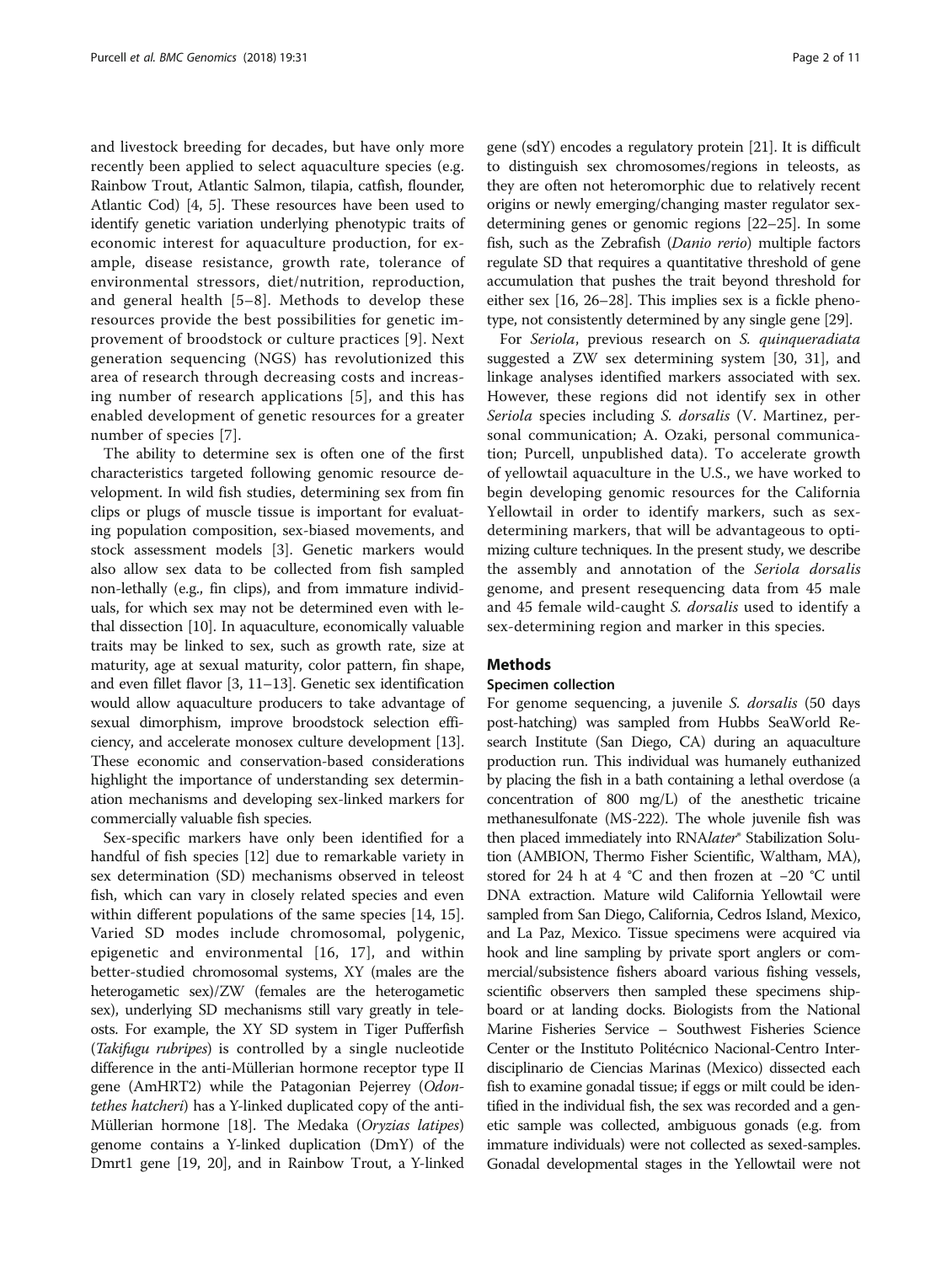assessed, as this was beyond the scope of this project. From these fish, pieces of muscle tissue, fin clips, or gonadal tissue were placed in 100% ethanol until DNA extraction; the type of tissue varied by sample. Several hundred sexedspecimens were collected from these locations, and 90 of these fish (15 of each sex from each of the three locations, for a total of 45 male and 45 female specimens), were selected to undergo sequencing based on tissue quantity and DNA quality (see below). Sexed-specimens not undergoing sequencing were used to test the accuracy and amplification of the developed sex-specific marker primers.

#### DNA extraction

For all specimens, genomic DNA was extracted using the DNeasy Blood and Tissue Kit (Qiagen, Germantown, MD) following the manufacturer's protocol. Heart and spleen tissue were used from the specimen undergoing genomic sequencing. Muscle, fin, or gonadal tissue was used for the 90 specimens undergoing resequencing and for the additional specimens screened with the sexspecific markers. Purification of extracted genomic DNA was assessed using a NanoDrop ND-1000 with the spectrophotometer absorbance ratio of 260/280 nm, and DNA quantification was performed using a PicoGreen® (Invitrogen, Carlsbad, CA) based assay on the VictorX3™ 2030 (Perkin Elmer, Waltham, MA). Samples prepared for the genomic and re-sequencing applications were sent to the DNA Sequencing Facility at Iowa State University (Ames, Iowa) for library preparation and sequencing.

#### DNA sequencing and library insert sizes

Four libraries were prepared for genomic sequencing: three mate-paired (MP) libraries with insert sizes of 2000 bp, 8000 bp, and 12,000 bp and one 300 bp paired-end (PE) library. Each library was run in a single lane (four lanes total) on the Illumina HiSeq 2500 sequencer (Illumina, San Diego, CA). For the resequencing approach, 90 wild-caught samples were indexed and 100-bp PE libraries were run on four lanes of the Illumina HiSeq 2500 resulting in approximately 2× coverage per sample.

#### Assembly and annotation of the genome

FASTQ formatted files of paired-end and mate-pair reads generated from the HiSeq2500 in FASTQ format were used for the assembly. Prior to assembly, FastQC [\(https://](https://www.bioinformatics.babraham.ac.uk/projects/fastqc/) [www.bioinformatics.babraham.ac.uk/projects/fastqc/\)](https://www.bioinformatics.babraham.ac.uk/projects/fastqc/) was run to verify the quality of the reads. MaSuRCA assembler (version 2.3.2) [[32](#page-9-0)] was used to assemble the raw data into 98,162 scaffolds and has been deposited at DDBJ/ENA/ GenBank under the accession PEQF00000000. To obtain a more reasonable assembly for downstream bioinformatics analyses and for visualization in JBrowse [[33](#page-9-0)], scaffolds were filtered with the following parameters: scaffolds were

removed when they contained fewer than 800 bases, or when 90% of the total scaffold length was contained in a different larger scaffold. The scaffolds must also contain a gene or be larger than 10,000 bases. This filtering resulted in 4717 scaffolds remaining in the assembly (bioprojectID PRJNA319656). The scaffolds were then scrutinized for contamination. To identify PhiX contamination (a type of contamination introduced by Illumina's sequencing kits), the NCBI Reference Sequence: NC\_001422.1 was blast queried against the genome assembly, and one scaffold (scaffold\_26907) was identified and removed. Blobtools [[34](#page-9-0)] was used to identify another 277 scaffolds (contamination277.txt) that appeared to contain contamination from the phytoplankton Emiliania huxleyi, and the number of scaffolds was further reduced. The quality of the final assembly was assessed using BUSCO [[35](#page-9-0)]; this program provides a measure of genome assembly quality by determining the number of conserved single-copy orthologs found within the assembled genome compared to the BUSCO ortholog database.

Utilizing raw RNA-Seq data (if available) is useful in genome assemblies to identify exon/intron boundaries more accurately than methods that rely on assembled transcripts. To assist in annotating this genome, data were used from a concurrent RNA-Seq project on S. dorsalis that examined slow- and fast-growing larvae at three early developmental time points (Purcell et al., unpublished data). BRAKER [\[36](#page-10-0)] was used to annotate the genome using 547 million 50 bp PE raw RNA-Seq data from that project. The BRAKER pipeline uses GeneMark-ET [\[37](#page-10-0)] to perform unsupervised training using the genome file and the RNA-Seq data. After training, GeneMark-ET creates an ab initio gene set, and those gene structures in all introns, that have support from RNA-Seq alignments, are then selected for automated training of AUGUSTUS [[38\]](#page-10-0). After training, AUGUSTUS predicts genes in the input genome file using spliced alignment information from RNA-Seq as extrinsic evidence. RNA-Seq data for this project was also deposited at DDBJ/ENA/GenBank under the Bio-Project ID: PRJNA339646.

# Alignment of sexed-wild yellowtail and single nucleotide polymorphism (SNP) calling

Raw data from the sequences of the 90 sexed-wild caught yellowtail were quality checked using FastQC [\[39](#page-10-0)]. Raw reads were aligned to the assembled genome using BWA-MEM [[40\]](#page-10-0).The aligned bam files were prepared for SNP calling by GATK [\[41\]](#page-10-0); this included coordinate sorting, cleaning, duplicate marking, adding of read groups ([http://](http://broadinstitute.github.io/picard) [broadinstitute.github.io/picard](http://broadinstitute.github.io/picard)) and SNP/Indel realignment. GATK was then run to call SNPs and InDels on the combined alignment files.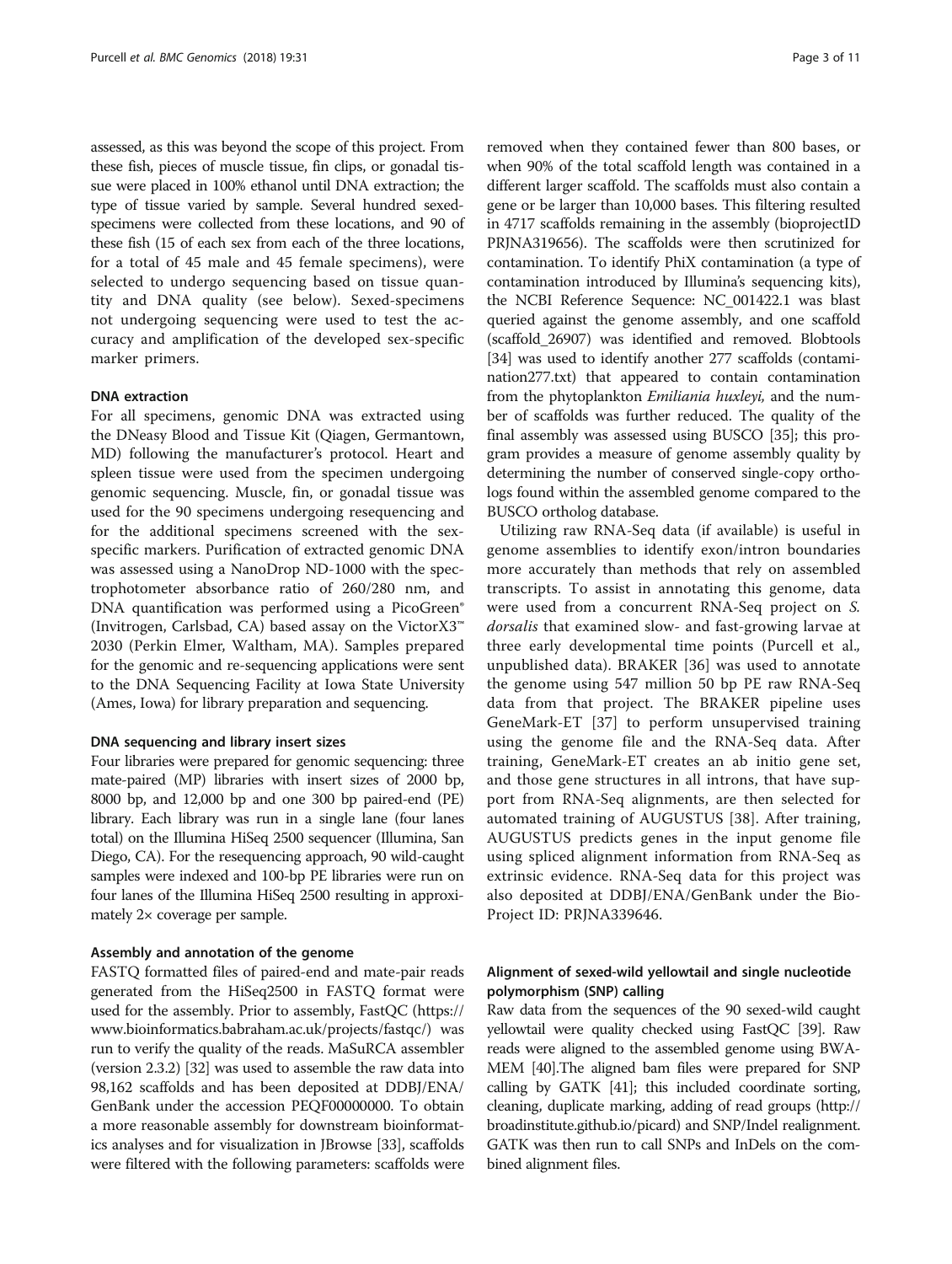#### Identification of the sex-determining region (SDR)

A genome-wide association study (GWAS) using a Generalized Linear Model (GLM) was performed in TASSEL (version 5) [[42\]](#page-10-0) to identify genomic regions significantly correlated with the sex phenotype. SNPs were imputed using Euclidean distance by mean with the five nearest neighbors. The kinship matrix was calculated using a centered Identity By State (IBS) with a maximum number of six alleles. This required joining three datasets (imputed SNPs, traits and kinship matrix) using the union join command under the data menu. The  $p$ -value cutoff was set to 1e-3 and 1000 permutations were selected. TASSEL could not handle the full SNP dataset, so SNP subsets were generated using vcf-subset.py [\(https://github.com/ISUgenomics/](https://github.com/ISUgenomics/common_scripts/blob/master/vcf-subset.py) [common\\_scripts/blob/master/vcf-subset.py\)](https://github.com/ISUgenomics/common_scripts/blob/master/vcf-subset.py), which takes a random SNP from every 5000 base interval. GLM was then repeated for all SNPs on chromosomes where multiple colinear SNPS had a significant correlation. For comparison, the sex marker in Seriola quinqueradiata (ssr263g21) [[31](#page-9-0)] was also mapped to the *S. dorsalis* genome using GMAP [[43](#page-10-0)].

The number of heterozygous SNPs in the SDR were compared between males and females. A SNP was considered heterozygous if the allelic ratio for all individuals in each population was between 0.4 and 0.6. If S. dorsalis exhibits a ZW type of sex-determination, as seen in S. quinqueradiata [[30, 31\]](#page-9-0), a higher number of heterozygous SNPs would be expected in females, while a higher number would be expected in males if the system is XY. As a control, for any identified SDRs, the same region on five different scaffolds (not containing the SDR) were compared across the three sampling locations (San Diego, Cedros Island, and La Paz) between males and females; the expectation was that no significant male/female differences in these other regions would be identified.

#### Sex-determining marker development

All insertions/deletions (InDels) greater than 40 nucleotides in the SDR were identified. Two sets of primers, SdorDel01 and SdorDel02, were designed to span across a region of interest using Primer3 [\[44](#page-10-0)] (Table 1). These primers were tested for consistent amplification and accuracy as a sex-determining marker on the 90 specimens used for sequencing in this study, and in another set of 212 known-sex specimens. Polymerase chain reactions

(PCRs) were conducted in 25 μl volumes containing approximately 10–20 ng template DNA in a reaction containing 67 mM Tris-HCl pH 8.8, 16.6 mM  $(NH_4)_2SO_4$ , 10 mM β-mercapto-ethanol, 2 mM MgCl<sub>2</sub>, 800 μM dNTPs, 0.5 mg/ml BSA, 0.15–0.3 μM forward primer, 0.15–0.3 μM reverse primer, and 0.25 units Taq DNA polymerase (New England Biolabs, Ipswich, MA). Thermal cycling parameters were as follows: initial denaturing at 94 °C for 4 min., 40 cycles of 94  $\degree$ C for 30 s, annealing at 53  $\degree$ C for 55 s, extension at 72 °C for 55 s, and a final extension step at 72 °C for 5 min. PCR products were electrophoresed at 78 V for 40 (SDorDel02) and 60 (SDorDel01) minutes through a 2% agarose gel, with a 100-bp size standard (Thermo Fisher Scientific, Waltham, MA) run in a lane adjacent to PCR products, Ethidium bromide stained gels were visualized and digitally acquired on an UV light box using Enduro™ GDS Touch and recorded using the Labnet Enduro Gel Documentation System Image Acquisition Software (v. 1.3.1218.0) (Labnet, Edison, NJ).

#### Identification of genes related to sex-determination

Regions containing genes known to be involved in sex determination and differentiation are a good starting place for identifying candidate regions involved in sex determination for non-model organisms. These genes were identified from the literature: hsd17b3 cyp19a1a, hsd17b1, foxl2, dmrt1, sox9, sox3, sf1 and amh  $[16, 20, 45-47]$  $[16, 20, 45-47]$  $[16, 20, 45-47]$  $[16, 20, 45-47]$  $[16, 20, 45-47]$  $[16, 20, 45-47]$  $[16, 20, 45-47]$  and the corresponding genes in S. dorsalis were identified using the annotation in the GFF file. Orthologs for the S. dorsalis genes were identified using a reciprocal best BLAST to six fish genomes downloaded from NCBI (0.82): Danio rerio, Lepisosteus oculatus, Oreochromis niloticus, Oryzias latipes, Takifugu rubripes and Xiphophorus maculatus. The BLAST results were filtered requiring at least 50% coverage of the S. dorsalis gene to be considered orthologous (Additional file [1:](#page-8-0) Table S1).

#### Identification of potential binding motifs

Identification of transcription factor binding motifs can be challenging due to their short sequence lengths, which can lead to false positives, and due to the limited number of known transcription factor binding motifs contained in databases (e.g. Jaspar) [\[48\]](#page-10-0). Phylogenetic footprinting was used in the analysis; this approach uses conserved sequences identified between orthologous upstream

**Table 1** Primer names, sequences, melting temperatures (Tm), lengths, and PCR fragment sizes

| Primer Name | Sequence                    | Tm $(°C)$ | Length (bp) | Fragment Size<br>(without/with deletion) |
|-------------|-----------------------------|-----------|-------------|------------------------------------------|
| SdorDel01-F | AATTCATCCAAACCCAGCAG        | 59.9      | 20          | 452 bp/391 bp                            |
| SdorDel01-R | GGTCTTGTCAACTGCGATCA        | 59.8      | 20          |                                          |
| SdorDel02-F | TGACAACAAGGCAACAGGAG        | 59.9      | 20          | 282 bp/221 bp                            |
| SdorDel02-R | <b>TTGGCCTTTCTTTTGACCAC</b> | 60.1      | 20          |                                          |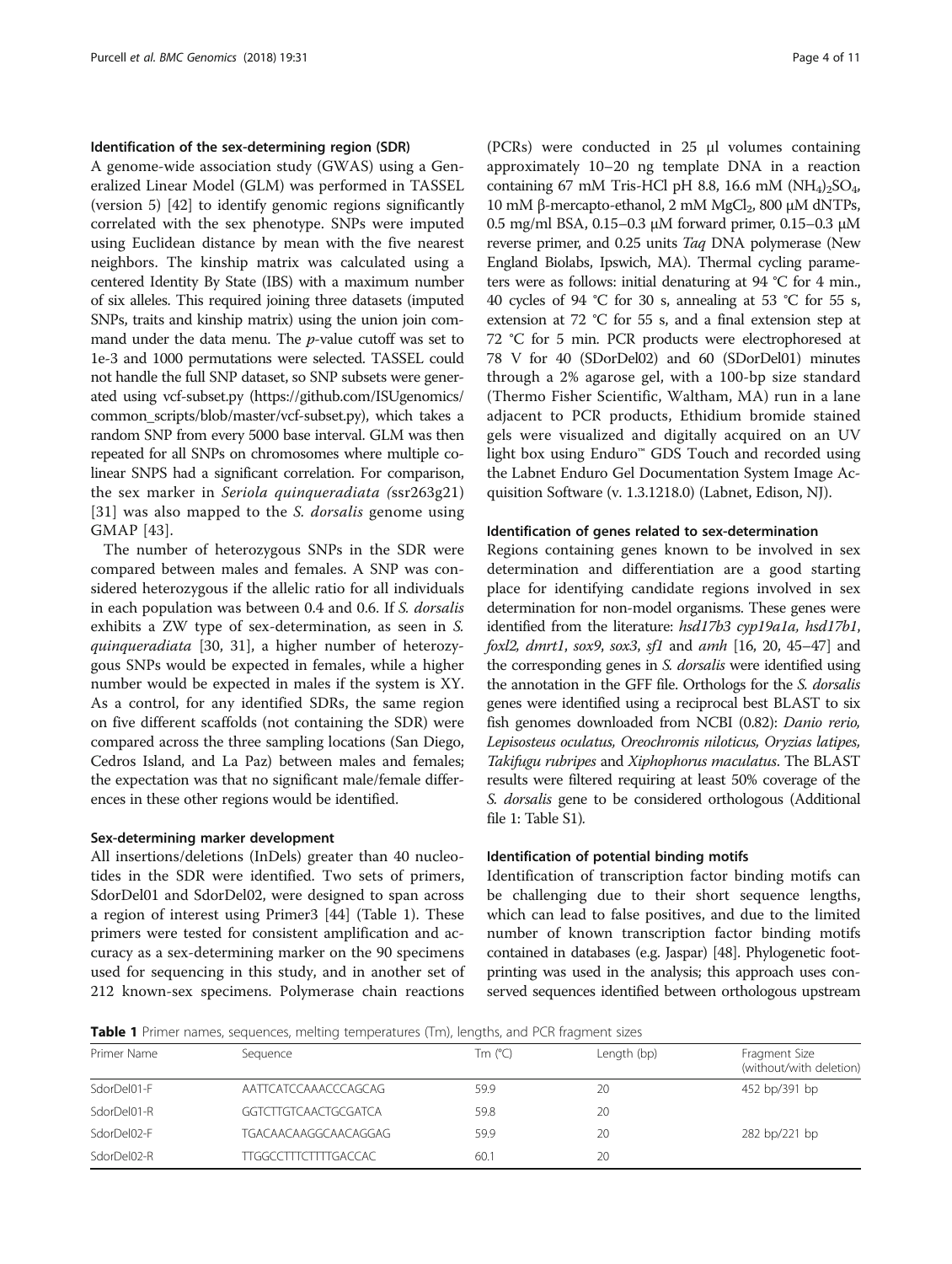regions to improve odds of a true positive discovery. Following identification of the hsd17b1 (Estradiol) gene (see results), a 3000 base nucleotide sequence upstream of this gene was extracted from the S. dorsalis genome and from the six fish genomes downloaded from NCBI (Estradialupstream3000.fasta); this was performed using the gff2fasta.pl script ([https://github.com/ISUgenomics/common\\_scripts/](https://github.com/ISUgenomics/common_scripts/blob/master/gff2fasta.pl) [blob/master/gff2fasta.pl\)](https://github.com/ISUgenomics/common_scripts/blob/master/gff2fasta.pl). This upstream region from the reciprocal best blast hits (RBBH) analysis was scanned for conserved motifs using MEME (Motif-based sequence analysis tools) [[49](#page-10-0)]. MEME was performed on these sequences to identify 100 potential motifs using the following parameters: -dna -mod anr -revcomp -p 16 -nmotifs 100. A curated database of experimentally defined transcription factor binding sites, Jaspar [[48](#page-10-0)] was used to identify potential binding motifs, and the corresponding transcription factor, to determine if any binding sites were related to sex hormone regulation and sex determination.

# Raw data

All raw data can be downloaded from NCBI under the bioprojectID PRJNA319656.

### Results

#### Assembly and annotation statistics

Approximately 1.2 billion reads were generated from the four library preparations. Based on the estimated genome size of 685 MB for Seriola lalandi (C-value of 0.70) [[50](#page-10-0)], the sequencing coverage is  $180\times$  for the *S. dorsalis* genome. The MaSuRCA assembly resulted in 4439 scaffolds based on 23,003 contigs with N50 s of 1,491,863 bases and 139,330 bases, respectively, and the longest scaffold is 8,096,577 bases. Total genomic content is 653,009,476 bases, which represents 93% of the estimated genome size, with approximately 13 million gaps or ambiguous bases (Ns). The completeness of the assembly is very high based on the BUSCO assessment; this genome contains 2848/ 3023 BUSCO groups and is only missing 175 of the Eukaryotic orthologues.

There were 49,784 transcripts corresponding to 45,251 genes, and of these, 8155 genes had RBBH to orthologs covering at least 50% of the gene sequence in Seriola and in six other fish species (Danio rerio, Lepisosteus oculatus, Oreochromis niloticus, Oryzias latipes, Takifugu rubripes and Xiphophorus maculatus) (Additional file [1](#page-8-0)). An additional 22,011 genes had RBBH to at least one other fish species, and there were 27,218 genes that had a unidirectional blast hit to one of the six fish species, that covered at least 90% of the gene length. Most gene models (42,847) have evidence supported by RNA-Seq data or contain a PFAM (protein family) domain.

#### Identification of the sex-determining region

The resequencing approach resulted in an average coverage depth of 1.9X for each of the 90 individual fish. From these sequences, GATK called 7,684,767 SNPs and InDels (Additional file [2\)](#page-8-0), of which 7,484,110 were biallelic. From the 7.4 million biallelic SNPs inputted into TASSEL, the GLM analysis used a subset of 375,904 SNPs that spanned across all scaffolds. This GLM analysis indicated that a region on scaffold 22 was strongly correlated to sex (Additional file [3\)](#page-8-0). The GLM repeated for the SNPs on this scaffold revealed that the strong correlation to SD occurred between the nucleotide positions of 231,000 and 320,000 on scaffold 22 (Fig. [1\)](#page-5-0). A negative log 10 p-value of nearly 17 for one of the tested SNPs, and the number of significantly linked SNPs, provides strong evidence that this region is correlated with the sex phenotype, and likely represents the SDR for S. dorsalis. Additionally, the sex marker identified in Seriola quin-queradiata (ssr263g21) [\[31](#page-9-0)] mapped to scaffold\_22 base 194,817–194,840 in the S. dorsalis genome. This is ~36,000 bp upstream of the significantly correlated region in S. dorsalis.

#### ZW sex determination in S. dorsalis

In each sampling location, the ratio of heterozygous SNPs in females was on average 4.9 times higher in the SDR, whereas the ratios in the random genomic locations of the same size were not different between the sexes (Table [2\)](#page-5-0). This heterozygosity pattern indicated a ZW mode of sex-determination within the SDR identified above.

#### Sex-determining marker development

After searching the SDR in S. dorsalis for insertions or deletions greater than 40 base pairs, only one 61-base deletion was identified. This deletion was heterozygous in females and not present in males, making it consistent with the ZW sex determination model for Seriola. This deletion is located on scaffold 22 at position 246,495 with the following sequence: CGTTCATGATTACTACTTT TACACAAATTTACACAAAAGACATCTGTACCAAAG AACAAAA. The developed primers, SdorDel01 (452 bp) and SdorDel02 (282 bp) consistently amplified and revealed sex-specific patterns on agarose electrophoresis gels (Fig. [2\)](#page-6-0). Heterozygous females displayed two bands, both with and without the 61 bp deletion, while males only exhibited the larger band (without the deletion). These primers were tested on an additional 212 sexed yellowtail and accurately predicted sex in 94% of the individuals. It is unclear whether the disagreement between genetic and phenotypic sex in the remaining 6% of fish (12 individuals) is due to variation in the genomic region that led to poor primer binding, or if the individuals were mis-sexed or mis-labeled upon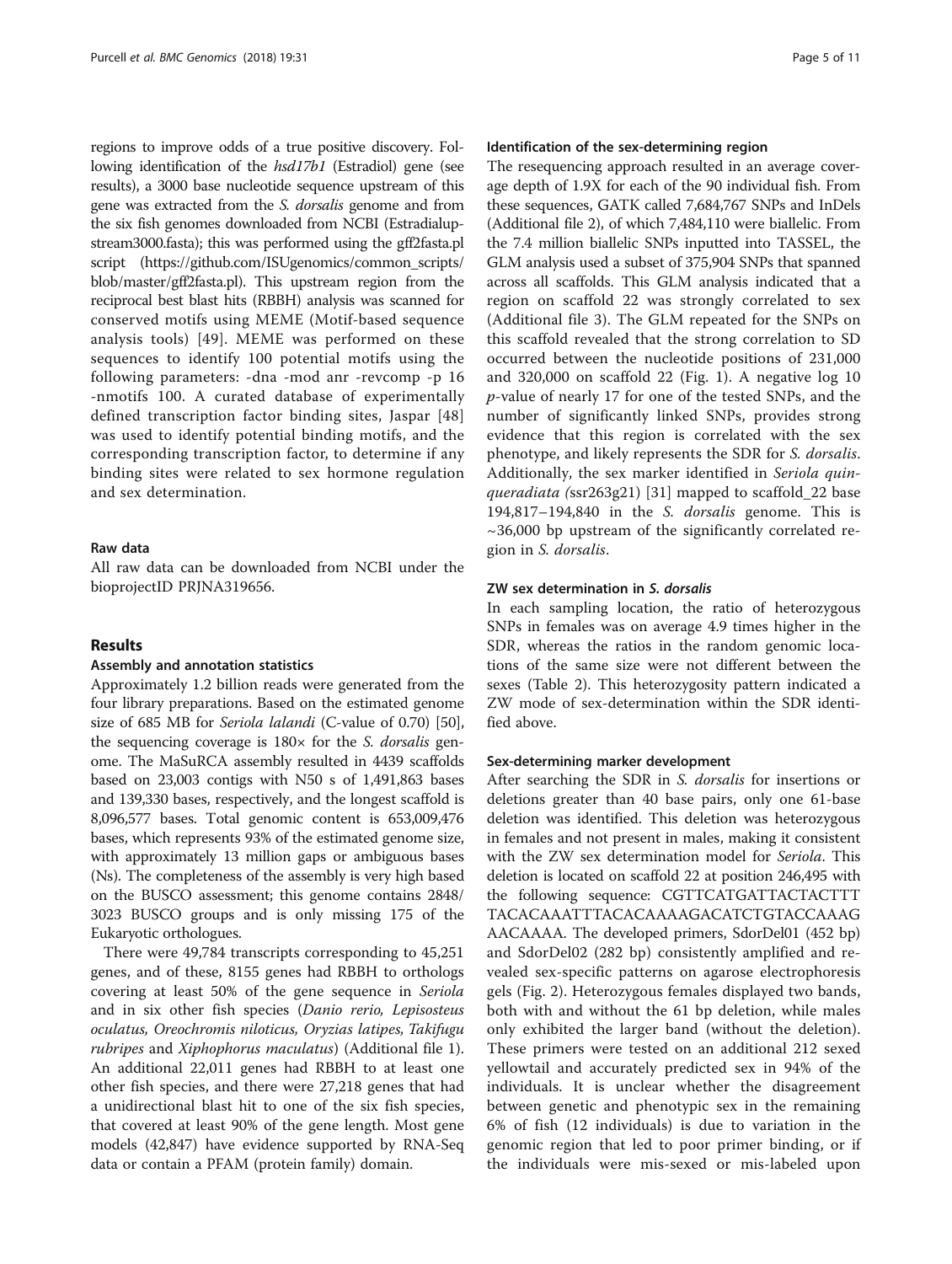<span id="page-5-0"></span>

collection. The two sex-specific primers were also tested for a small number of S. *rivoliana* specimens ( $n = 6$ ), however, the markers failed to distinguish sex for these individuals (Fig. [3\)](#page-6-0).

#### Characterizing the sex-determining region

In S. dorsalis, there are only seven gene models in the SDR of which only four have known functions:  $hsd17bl$ : Estradiol 17-beta-dehydrogenase 1, Coenzyme Q-binding protein coq10 homolog, Complement C1q-like protein 2,

Table 2 Numbers of heterozygous SNPs in the SDR versus random genomic regions of the same size

| Population | Heterozygous SNP Counts |      | Ratio         | Genomic    |
|------------|-------------------------|------|---------------|------------|
|            | Female                  | Male | (Female/Male) | Region     |
| $\subset$  | 90                      | 20   | 4.5           | <b>SDR</b> |
| SD         | 106                     | 27   | 3.9           | <b>SDR</b> |
| LР         | 123                     | 20   | 6.2           | <b>SDR</b> |
| LP         | 140                     | 141  | 1.0           | Random     |
| LP         | 129                     | 107  | 1.2           | Random     |
| LР         | 82                      | 91   | 0.9           | Random     |
| LР         | 261                     | 226  | 1.2           | Random     |
| <b>SD</b>  | 161                     | 142  | 1.1           | Random     |
| <b>SD</b>  | 123                     | 97   | 1.3           | Random     |
| <b>SD</b>  | 101                     | 82   | 1.2           | Random     |
| <b>SD</b>  | 58                      | 66   | 0.9           | Random     |
| SD         | 238                     | 263  | 0.9           | Random     |
| CI         | 146                     | 170  | 0.9           | Random     |
| CI         | 113                     | 131  | 0.9           | Random     |
| CI         | 84                      | 91   | 0.9           | Random     |
| CI         | 55                      | 65   | 0.8           | Random     |
| CI         | 262                     | 238  | 1.1           | Random     |

SDR Sex Determining Region, CI Cedros Island, SD San Diego, LP La Paz Bold numbers reflect F/M SNP ratios detected in the SDR

arf1: ADP-ribosylation factor 1. These genes correspond to Sedor.G00005096, Sedor.G00005097, Sedor.G00005098 and Sedor.G0000599, respectively. The Estradiol 17-betadehydrogenase 1 gene (hsd17b1) was identified as the most promising sex determing gene within the SDR. This gene (Sedor.G00005096) is present in males and females, but no SNPs were contained within the gene that would suggest a genetic mechanism linked to ZW SD. However, the 61 base deletion (present only in females) was found 954 bases upstream of this gene, indicating this deletion is present only in the W chromosome. One possible hypothesis as to how this deletion might have a role in SD for S. dorsalis is if it contained a transcription factor binding motif that suppresses hsd17b1.

This was tested with a MEME analysis of the 3000 base nucleotide sequence upstream of this gene in S. dorsalis and from the six other fish genomes resulting in several motifs with high levels of significance. One motif in S. dorsalis (GTCTTTTGTTCTTTG) overlapped with the deletion on the negative strand; it was found in all seven species and in a similar position upstream of the estradiol gene in five of the seven species, suggesting that it is conserved. After searching for transcription factor binding sites contained in this motif, the Jaspar database revealed binding sites for the following male sex-determining genes: sry, sox9, and sox3 with relative scores of 84%, 87%, and 97%, respectively. We caution the reader that while we are able to report the results of a deletion upstream of a gene contained in the pathway involved in sex hormone production and that we can show there are conserved binding motifs in the deletion found on the W chromosome for known male sex determining genes, without further experimental evidence, we cannot confirm our hypothesis.

To gain a better understanding of potential genetic mechanisms of sex determination in S. dorsalis, the molecular pathways for sex steroid biosynthesis and genes known to be involved in sex determination were drawn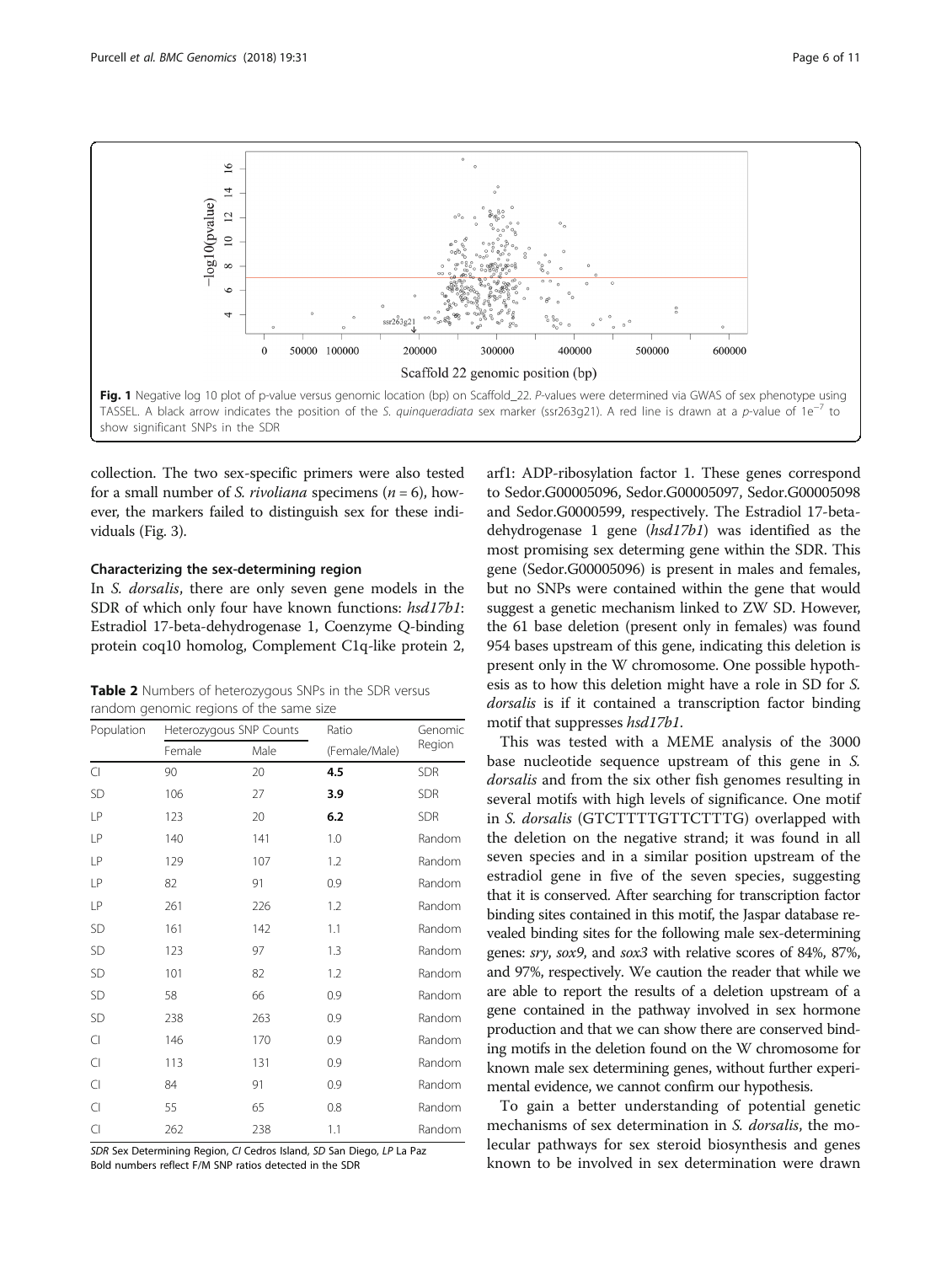<span id="page-6-0"></span>

(Fig. [4](#page-7-0)), based on our literature review and includes models of gene activation, inactivation, protein interactions, and feedback loops. Genes involved in male sex steroid biosynthesis and sex determination include hsd17b3, dmrt1, sox9, sox3, sf1, and *amh*. While genes involved in female sex steroid biosynthesis that form a positive regulatory loop leading to female sex differentiation are: cyp19a1a, foxl2 and hsd17b1 [\[47](#page-10-0), [51](#page-10-0)].

#### **Discussion**

High throughput sequencing was used to developing genomic resources for S. dorsalis in this project. Our assembly and annotation of the California Yellowtail, S. dorsalis, is of high quality capturing approximately 93% of the total genome and identifying over 94% of the BUSCO



orthologues comparable to other recently published fish genomes [[52, 53\]](#page-10-0). A well-assembled and well-annotated genome is a major contribution for researchers interested in a variety of research questions [[54\]](#page-10-0), and this genome will be a powerful resource for additional genomic, transcriptomic, and epigenetic work in California Yellowtail and in other Seriola species. Given the importance of S. dorsalis and other Seriola species for aquaculture production, this genomic resource will be important in accelerating maker-assisted selective breeding programs, and in improving economically relevant culture traits, such as disease resistance, feed acceptance, thermal tolerance, and sex-based characteristics. This genome assembly also enables further investigation of teleost evolution, and the evolution of sex determination, which has proven to be a complex and highly variable trait in fish [\[13\]](#page-9-0).

Using the aligned resequencing data from the sexed 90 wild-caught fish, boundaries were successfully placed on the SDR and sex-specific makers were developed based on the identified female-specific deletion. The SDR in S. dorsalis is consistent with the known sex marker in S. quinqueradiata (ssr263g21) [\[31\]](#page-9-0), which maps just upstream of this region: scaffold 22 at 194817–194840 base pairs (linkage group 12) [\[30\]](#page-9-0). However, the marker reported in that study lies just outside of the SDR and has not worked in distinguishing sex in other Seriola species (Ozaki, pers. com). Similarly, markers identified in this study did not work in identifying sex in a small number of S. rivoliana specimens, although the effectiveness in other Seriola species has not yet been tested. It is not surprising that there is difficulty in transferring SD markers among the Seriola species. It has been reported that shifts in teleost sex-determining modes are 'evolutionarily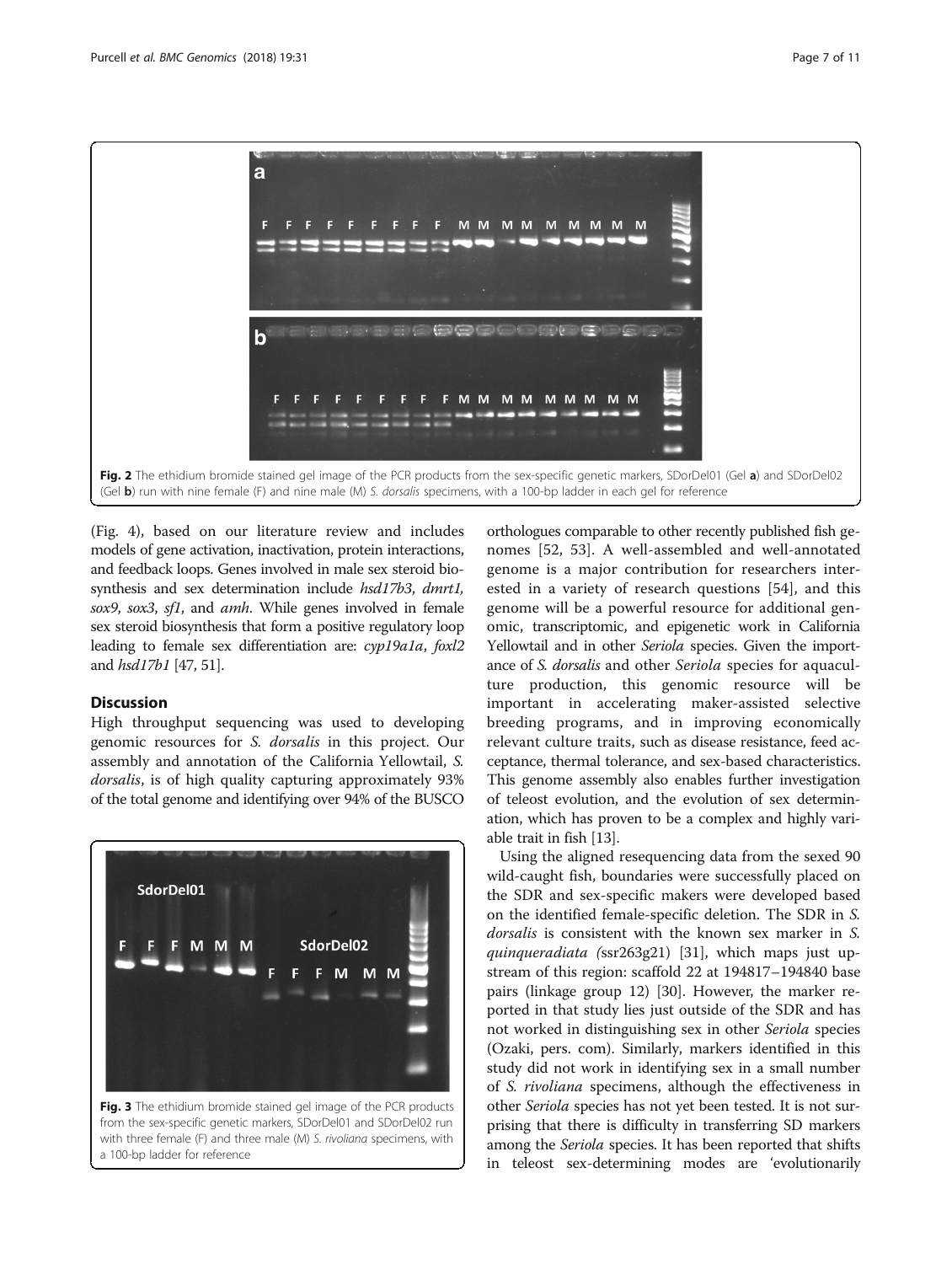<span id="page-7-0"></span>

frequent', even among family-level and genus-level species [[55](#page-10-0)]. Tilapia are one of the most widely known examples of this phenomenon. The mode of sex determination (XX-XY/ZW-ZZ) and the genomic regions associated with SD markers (LG 1 vs. LG 3) differed even among closely related Oreochromis species [[56, 57](#page-10-0)]. Although the SD markers for *S. quinqueradiata* and *S. dorsalis* map relatively closely together, the mechanism that controls the SD pathway may be completely different between these species. As genomic sequencing data are rapidly growing for all Seriola species, a future study will be able to examine SD regions among these fish.

The resequencing data also identified that the Estradiol gene (hsd17b1) is contained in the SDR; this gene is involved in the female steroid biosynthesis pathway leading to estrogen production [\[47](#page-10-0)]. Interestingly, the femalespecific 61-nucleotide deletion was found just upstream of this sex steroid biosynthesis gene. The similar position of this motif upstream of the estradiol gene in four of the six species suggests it is well conserved. With this motif matching most closely to transcription factor binding sites associated with male sex determining genes, taken together, these data suggest that estradiol production is suppressed by sox3, sox9 or sry with sox3 being the most likely candidate based on its relatively high Jaspar score.

It is our hypothesis that the large deletion upstream of the estradiol gene (hsd17b1) disrupts a silencer motif bound by sox3 and thereby increases estrogen production leading to the female phenotype. Crispr/Cas9 is the logical choice to confirm this hypothesis in follow-up studies, as it

has been used to test similar hypotheses in tilapia by creating deletions in the *foxl2* and *dmrt1* genes [[58](#page-10-0)]. However, experimental studies to test this hypothesis in S. dorsalis are beyond the scope of the present study. Insertions or deletions located in a promoter region upstream of a putative master sex-determining gene have been described in other fish species [[3](#page-9-0)]. In Sablefish, for example, sex-specific insertions upstream of the gsdf gene were reported [\[3\]](#page-9-0). While Rondeau et al. [\[3\]](#page-9-0) could not conclusively state that *gsdf* is the master sex gene for this species, this gene is evolutionarily conserved and has been reported as a master sex gene in other species, which strongly suggests a similar role in Sablefish.

Although the exact mechanisms for regulation in the sex determination pathways remain unclear, there are examples of "master" SD genes that alter or interfere with upstream regulatory elements. Master SD genes may govern the regulatory networks involved in sex determination, and these genes typically fall under the categories of steroidogenic enzymes, sex steroid receptors, transcription factors, and growth factors [[11\]](#page-9-0). Certain genes that are part of the regulatory network appear to evolve repeatedly into master SD genes, such as sox3, dmrt1, and tgf-b [\[59\]](#page-10-0). Although it has not yet been proven, there may be constraints on which genes can become 'masters' [[16, 31](#page-9-0)], and some likely candidates (e.g., foxl2, sox9, sox8, and wnt4) have not demonstrated the same ability to evolve into master SD genes [[59](#page-10-0)]. Additionally, it has only more recently been demonstrated that downstream networks involved in SD also exhibit some degree of flexibility [[59](#page-10-0)].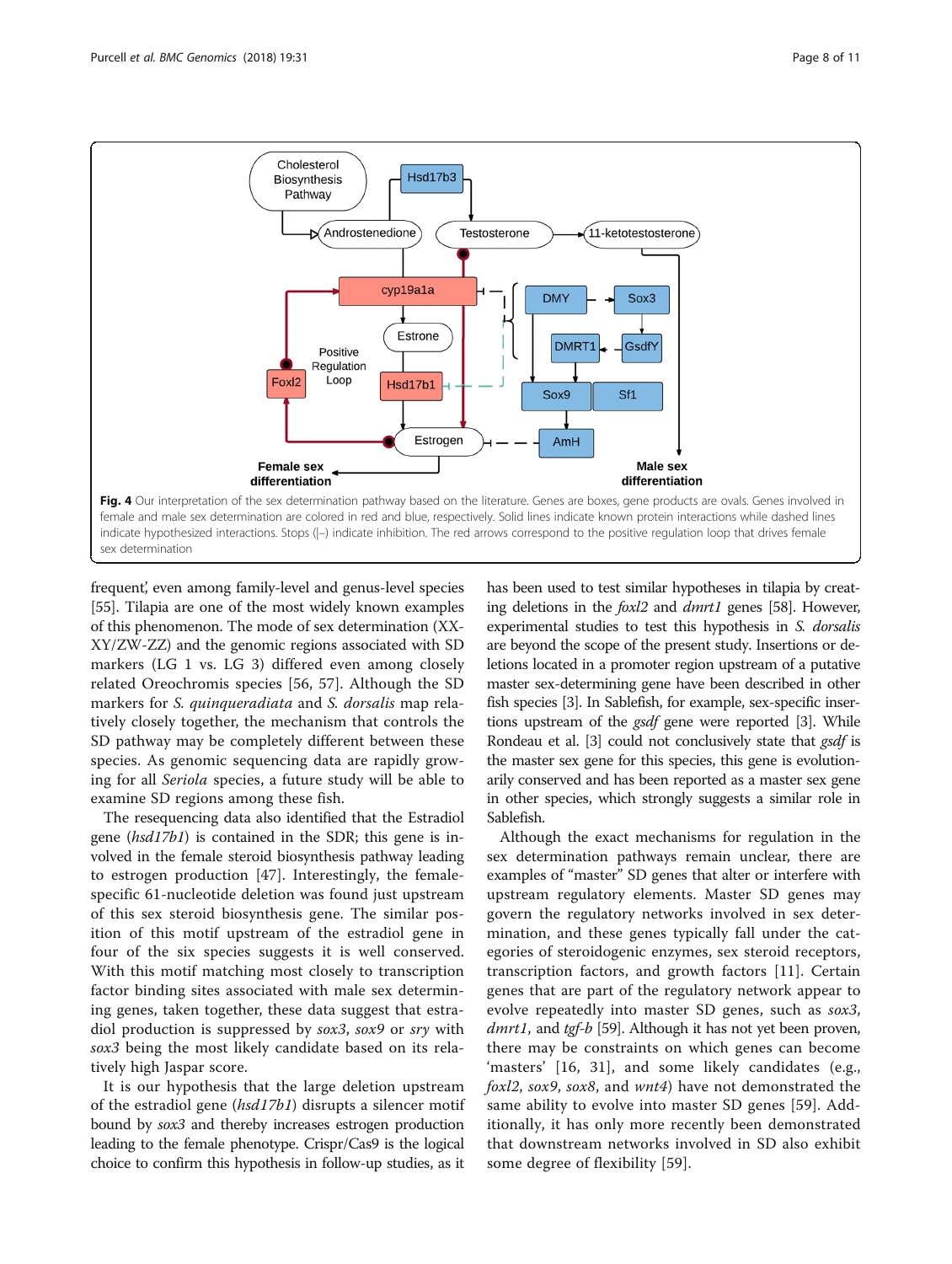<span id="page-8-0"></span>While there has been considerable progress in understanding the master gene networks, there are many master genes that have only recently been discovered and their networks are still being explored [\[59\]](#page-10-0). There is strong support for both positive [\[11\]](#page-9-0) and negative [\[51, 60](#page-10-0)] regulation between the male and female SD pathways. In nonmammalian vertebrates there are multiple examples of female sex determination depending on a positive feedback loop involving stimulation of cyp19a1 and the transcription factor, foxl2; in males, sex determination depends on inhibition of cyp19a1 through dmrt1 upregulation [[11](#page-9-0)]. An example of this mechanism in teleost fish can be found in the European Seabass (Dicentrarchus labrax) where the cyp19a1 promoter is hypermethylated in males compared to females. This methylation causes repression of transcription, and therefore inhibition of the cyp19a1 gene, preventing ovarian differentiation [[11\]](#page-9-0). In another example in the Half-Smooth Tongue Sole (Cynoglossus semilaevis), which exhibits a ZZ/ZW sex determination system, *dmrt1* is expressed in the male sex-determination pathway, however in ZW females, the *dmrt1* promotor was hypermethylated and silenced [[14](#page-9-0), [61](#page-10-0)]. Examples of positive regulation can be found in the African clawed frog (Xenopus laevis) and in two medaka species, Oryzias luzonesis and O. dancena. Sex determination in Xenopus laevis, involves the DM-W gene, essentially a partial duplication of the dmrt1 gene containing the DNA binding C-terminal domain but not the transcriptional activating N-terminal domain. DM-W acts on sex determination by competing for the upstream activating element that *dmrt1* targets [[62](#page-10-0)]. In Oryzias luzonesis, mutations in a conserved motif increased expression of Gsdf [\[63](#page-10-0)] and a cis-regulatory element in Oryzias dancena has been shown to upregulate sox3 expression [\[46](#page-10-0)].

Clearly, upstream regulatory elements are key players in determining sex. In S. dorsalis, we hypothesize that the deletion upstream of the estradiol gene (hsd17b1) may function to release the silencing motif of sox3, a known master SD gene [\[59\]](#page-10-0); this then could lead to increased transcription of estradiol and increased estrogen production, ultimately resulting in the female phenotype (Fig. [4\)](#page-7-0). However, our speculation will need to be followed up by lab experiments, potentially with CRISPR to confirm. If this deletion is the underlying genetic mechanism for SD, it will be interesting to discover whether this is also true for all of the Seriola species. For S. quinqueradiata, Koyama et al. [\[31\]](#page-9-0) did not find any known SD genes near the SDR detected in their study, although it is difficult to determine this conclusively without genomic sequences of this region, which were not available at the time of their study. The sex-markers developed in this study did not detect the deletion in the few tested S. rivoliana specimens; however, this is unlikely due to mutations in the primer-binding site as

the products were of the appropriate size. Ongoing sequencing efforts for S. rivoliana, S. quinqueradiata, and other Seriola species should soon uncover the variation in the SDR among these fish, and reveal the ubiquity of the upstream regulatory elements and master sex-determining genes for this genus of fish.

## Conclusions

As a greater number of fish genomes are sequenced, it is possible (even likely) that all genes involved in regulation of sex steroids (Fig. [4\)](#page-7-0) will be discovered to have been co-opted or disrupted to become a "master-regulating" SD gene, given the variety of genetic mechanisms detected so far in teleosts [\[46\]](#page-10-0). In addition, more genes like gsdfy, outside of the known steroid biosynthesis pathway and currently not known to be related to sex-determination, will be identified and found to affect the quantitative threshold toward either male or female phenotypes or affecting population sex ratios [\[21\]](#page-9-0). Sex determination remains a complex competition between protein expression and protein regulation through transcription factor binding sites in the sex-steroid biosynthesis pathway. Fortunately, sequencing costs continue to drop and knowledge obtained from even low coverage resequencing, as demonstrated here, can gain significant insight into the mechanics of sex determination in teleosts. This genome assembly for S. dorsalis will be a substantial resource for a variety of research applications such as population genomics, functional genomics, translational studies, and epigenetic research in wild and cultured populations of S. dorsalis and other Seriola species. The understanding of sex and other phenotypic traits will be improved through this genomic resource development and help to accelerate the rate of genetic improvement in these cultured species [[64\]](#page-10-0).

#### Additional files

[Additional file 1:](dx.doi.org/10.1186/s12864-017-4403-1) BLAST results of orthologous sex-determining genes (from literature) with at least 50% coverage of the S. dorsalis gene. (DOCX 14 kb) [Additional file 2:](dx.doi.org/10.1186/s12864-017-4403-1) SNP and InDels calls (VCF file) for scaffold containing sex determining region. (VCF 35715 kb)

[Additional file 3:](dx.doi.org/10.1186/s12864-017-4403-1) Tassel significance output for GWAS analysis for sex phenotype. (TXT 52 kb)

#### Abbreviations

BLAST: Basic Local Alignment Search Tool; BP: Base pair(s); BUSCO: Benchmarking Universal Single-Copy Orthologs; GLM: Generalized linear model; GWAS: Genomewide association study; IBS: Identity by state; INDELS: Insertions/deletions; MP: Mate-paired; MS-222: Tricaine methanesulfonate; NGS: Next generation sequencing; Ns: ambiguous bases; PCR: Polymerase chain reaction; PE: Paired-end; PFAM: Protein family; RBBH: Reciprocal best-blast hits; SD: Sex determination; SDR: Sex-determining region

#### Acknowledgements

The authors acknowledge M. Drawbridge and K. Stuart of Hubbs-SeaWorld Research Institute for donation of the juvenile yellowtail used for the genome sequencing, The authors also acknowledge Enrique Ureña Portales, Sean Sebring from Fishermen's Processing (San Diego), Royal Star Sportfishing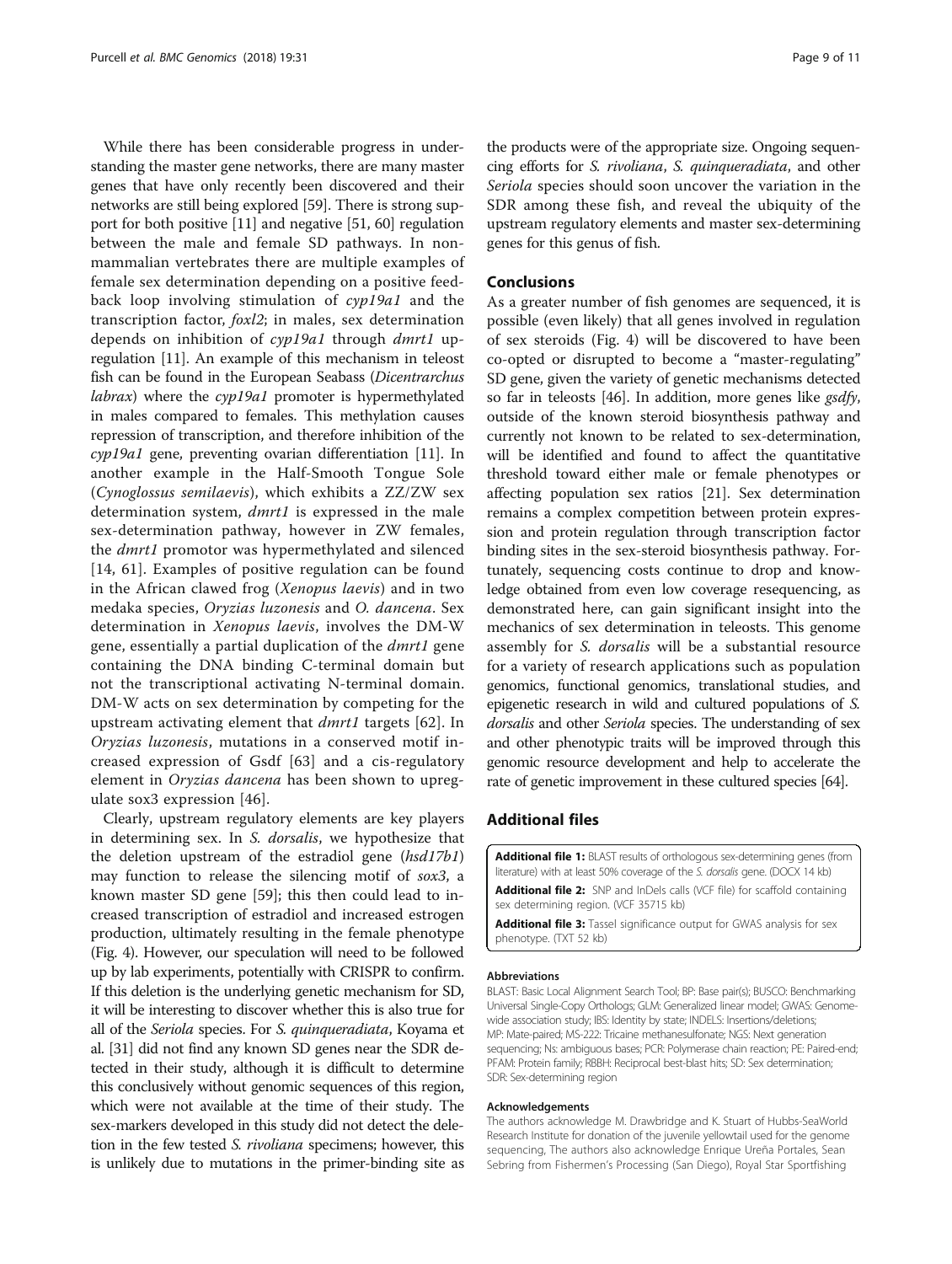<span id="page-9-0"></span>(San Diego), the kayak anglers of La Jolla for assistance in sampling efforts, and acknowledge D. Kacev and L. Komoroske for lab assistance and manuscript critique, respectively.

#### Funding

Funding for this project was provided by NOAA's Office of Aquaculture ICAF program and XSEDE MCB140217.

#### Availability of data and materials

All raw data can be downloaded from NCBI under the bioprojectID PRJNA319656. Specific data sets are available from authors A. Severin and C. Purcell.

#### Authors' contributions

CMP conceived and designed the study, performed the experiments, and co-wrote the manuscript. ASS conducted genome assembly/annotation and variant calling bioinformatics analyses and both contributed and revised the final manuscript. OW and SOG coordinated specimen collection and collected biological data on the specimens. JRH conceived and designed the experiment, edited the manuscript, and supervised the research. AJS conceived and designed the study, conducted GWAS bioinformatics analyses and analysis of the SDR pathway, and co-wrote the manuscript. All authors have read and approved the final manuscript.

#### Ethics approval

The juvenile yellowtail used for genomic sequencing was euthanized in accordance with protocol SW1401 of the NOAA Fisheries, Southwest Fisheries Science Center Animal Use and Care Committee guidelines. Tissue samples from wild-caught fish were acquired from recreational and commercial fishers.

#### Consent for publication

Not applicable.

#### Competing interests

The authors declare that they have no competing interests.

#### Publisher's Note

Springer Nature remains neutral with regard to jurisdictional claims in published maps and institutional affiliations.

#### Author details

<sup>1</sup>Southwest Fisheries Science Center, National Marine Fisheries Service, 8901 La Jolla Shores Drive, La Jolla, CA 92037, USA. <sup>2</sup>Genome Informatics Facility, lowa State University, 206 Science I, Ames, IA 50011, USA. <sup>3</sup>Instituto Politécnico Nacional-Centro Interdisciplinario de Ciencias Marinas, Departmento de Pesquerías, Av. Instituto Politécnico Nacional s/n Col. Playa Palo de Santa Rita C.P, 23096 La Paz, Mexico.

#### Received: 25 August 2017 Accepted: 19 December 2017 Published online: 08 January 2018

#### References

- 1. FAO. The State of World Fisheries and Aquaculture. Contributing to food security and nutrition for all. Rome. 2016.<http://www.fao.org/3/a-i5555e.pdf>. Accessed. 2016 7 July 2017.
- 2. Olin PG, Smith J, Nabi R. Regional review on status and trends in aquaculture development in North America: Canada and the United States of America - 2010. FAO Fisheries and Aquaculture Circular No. 1061/2 Rome, FAO. 2011;pp.84.
- Rondeau EB, Messmer AM, Sanderson DS, et al. Genomics of sablefish (Anoplopoma fimbria): expressed genes, mitochondrial phylogeny, linkage map and identification of a putative sex gene. BMC Genomics. 2013;14:1.
- Ozaki A, Yoshida K, Fuji K, et al. Quantitative trait loci (QTL) associated with resistance to a monogenean parasite (Benedenia seriolae) in yellowtail (Seriola quinqueradiata) through genome wide analysis. PLoS One. 2013;8:e64987.
- 5. Dunham R, Taylor JF, Rise ML, Liu Z. Development of strategies for integrated breeding, genetics and applied genomics for genetic improvement of aquatic organisms. Aquaculture. 2014;420:S121–3.
- Quinn N, Gutierrez AP, Koop BF et al. Genomics and genome sequencing: benefits for finfish aquaculture. INTECH Open Access Publisher 2012. [https://doi.org/10.5772/30316.](http://dx.doi.org/10.5772/30316) Available from: [https://www.intechopen.](https://www.intechopen.com/books/aquaculture/genomics-and-genome-sequencing-benefits-for-finfish-aquaculture) [com/books/aquaculture/genomics-and-genome-sequencing-benefits-for](https://www.intechopen.com/books/aquaculture/genomics-and-genome-sequencing-benefits-for-finfish-aquaculture)[finfish-aquaculture.](https://www.intechopen.com/books/aquaculture/genomics-and-genome-sequencing-benefits-for-finfish-aquaculture) Accessed 28 June 2017.
- 7. Huete-Pérez JA, Quezada F. Genomic approaches in marine biodiversity and aquaculture. Biol Res. 2013;46:353–61.
- 8. Fuji K, Koyama T, Kai W, et al. Construction of a high-coverage bacterial artificial chromosome library and comprehensive genetic linkage map of yellowtail Seriola quinqueradiata. BMC Res Notes. 2014;7:200.
- 9. Sodeland M, Gaarder M, Moen T, et al. Genome-wide association testing reveals quantitative trait loci for fillet texture and fat content in Atlantic salmon. Aquaculture. 2013;408:169–74.
- 10. Fowler BL, Buonaccorsi VP. Genomic characterization of sex-identification markers in Sebastes carnatus and S. chrysomelas rockfishes. Mol Ecol. 2016;25:2165–75.
- 11. Piferrer F, Ribas L, Díaz N. Genomic approaches to study genetic and environmental influences on fish sex determination and differentiation. Mar Biotechnol. 2012;14:591–604.
- 12. Palaiokostas C, Bekaert M, Davie A, et al. Mapping the sex determination locus in the Atlantic halibut (Hippoglossus hippoglossus) using RAD sequencing. BMC Genomics. 2013;14:566.
- 13. Martínez P, Viñas AM, Sánchez L, et al. Genetic architecture of sex determination in fish: applications to sex ratio control in aquaculture. Front Genet. 2014;5:340.
- 14. Chen S, Zhang G, Shao C, et al. Whole-genome sequence of a flatfish provides insights into ZW sex chromosome evolution and adaptation to a benthic lifestyle. Nature Genet. 2014;46:253–60.
- 15. Pan Q, Anderson J, Bertho S, et al. Vertebrate sex-determining genes play musical chairs. C R Biol. 2016;339:258–62.
- Bachtrog D, Mank JE, Peichel CL, et al. Sex determination: why so many ways of doing it? PLoS Biol. 2014;12:e1001899.
- 17. Budd AM, Banh QQ, Domingos JA, Jerry DR. Sex control in fish: approaches, challenges and opportunities for aquaculture. J mar. Sci Eng. 2015;3:329–55.
- 18. Hattori RS, Strüssmann CA, Fernandino JI, Somoza GM. Genotypic sex determination in teleosts: insights from the testis-determining amhy gene. Gen Comp Endocrinol. 2013;192:55–9.
- 19. Matsuda M, Nagahama Y, Shinomiya A, et al. DMY is a Y-specific DM-domain gene required for male development in the medaka fish. Nature. 2002;417:559–63.
- 20. Nanda I, Kondo M, Hornung U, et al. A duplicated copy of DMRT1 in the sex-determining region of the Y chromosome of the medaka, Oryzias latipes. Proc Natl Acad Sci. 2002;99:11778–83.
- 21. Yano A, Guyomard R, Nicol B, et al. An immune-related gene evolved into the master sex-determining gene in rainbow trout Oncorhynchus mykiss. Curr Biol. 2012;22:1423–8.
- 22. Volff JN, Nanda I, Schmid M, Schartl M. Governing sex determination in fish: regulatory putsches and ephemeral dictators. Sex Dev. 2007;1:85–99.
- 23. de Bello Cioffi M, Kejnovský E, Marquioni V, et al. The key role of repeated DNAs in sex chromosome evolution in two fish species with ZW sex chromosome system. Mol Cytogenet. 2012;5:1.
- 24. Chalopin D, Volff JN, Galiana D, et al. Transposable elements and early evolution of sex chromosomes in fish. Chromosom Res. 2015;23:545–60.
- 25. Schartl M. Sex determination by multiple sex chromosomes in Xenopus tropicalis. Proc Natl Acad Sci. 2015;112:10575–6.
- 26. Bradley KM, Breyer JP, Melville DB, et al. An SNP-based linkage map for zebrafish reveals sex determination loci. G3. 2011;1:3–9.
- 27. Anderson JL, Marí AR, Braasch I, et al. Multiple sex-associated regions and a putative sex chromosome in zebrafish revealed by RAD mapping and population genomics. PLoS One. 2012;7:p.e40701
- 28. Liew WC, Bartfai R, Lim Z, Sreenivasan R, et al. Polygenic sex determination system in zebrafish. PLoS One. 2012;7:e34397.
- 29. Nagabhushana A, Mishra RK. Finding clues to the riddle of sex determination in zebrafish. J Biosci. 2016;41:145–55.
- 30. Fuji K, Yoshida K, Hattori K, et al. Identification of the sex-linked locus in yellowtail, Seriola quinqueradiata. Aquaculture. 2010;308:S51–5.
- 31. Koyama T, Ozaki A, Yoshida K, et al. Identification of sex-linked SNPs and sexdetermining regions in the yellowtail genome. Mar Biotechnol. 2015;17:502–10.
- 32. Zimin AV, Marçais G, Puiu D, et al. The MaSuRCA genome assembler. Bioinformatics. 2013;29:2669–77.
- 33. Podicheti R, Gollapudi R, Dong Q. WebGBrowse—a web server for GBrowse. Bioinformatics. 2009;25:1550–1.
- 34. Kumar S, Jones M, Koutsovoulos G, et al. Blobology: exploring raw genome data for contaminants, symbionts and parasites using taxon-annotated GC-coverage plots. Front Genet. 2013;4:237.
- 35. Simão FA, Waterhouse RM, Ioannidis P, et al. BUSCO: assessing genome assembly and annotation completeness with single-copy orthologs. Bioinformatics. 2015; btv351